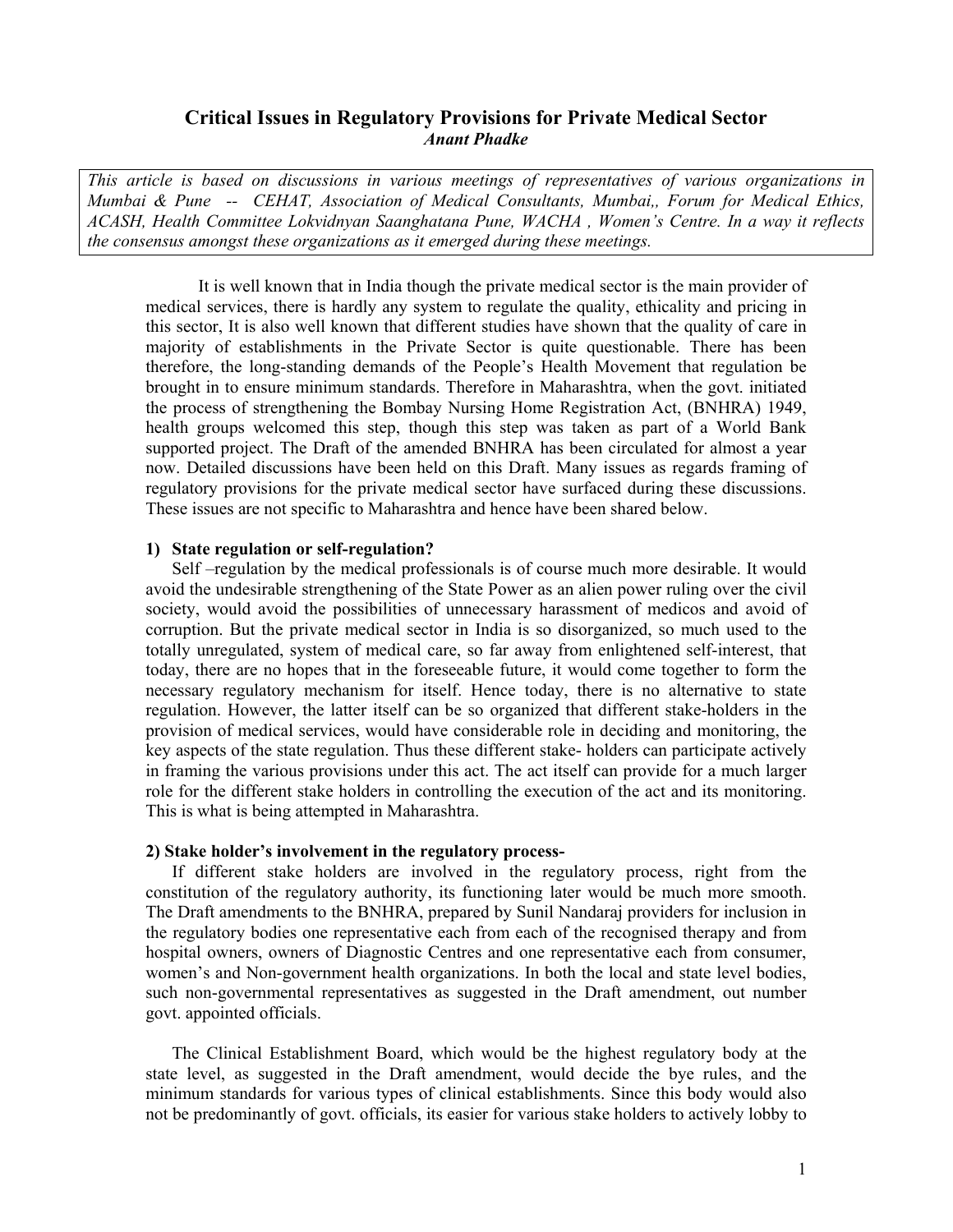see that the minimum standards set by this body are reasonable. Similarly the Draft providers that the Competent Authority, at the district/municipality level would also have similar representation from stake holders. The C.A. would surprise, guide critical decisions of the Local Supervisory Authority, which will be involved in the day to day management of the regulatory mechanism. In the Revised Draft, there is no place for a representative from the Indian Medical Association in the C.A. IMA representative should be included as the IMA is the largest, oldest body of medical professionals.

### **3) Limited Scope of the proposed regulatory system-**

There would be two limitations of the regulatory system that can be initiated in the immediate future –

#### **a) Mainly structural standards –**

The regulatory provisions would be limited primarily to lay down minimum infrastructural and human power

 Standards. Thus out of the three aspects of the work of the medical establishments- structure, process and outcomes, only the first one would be covered in the immediate future. To prepare and to monitor consensus standards for diagnostic and therapeutic protocols in order to monitor process-standards is a very tall order today, given the totally amorphous nature of medical establishments in India. However, a beginning can be made with simple measures like giving a copy of the case-paper to patients, giving adequate information to the patients etc. Standards for outcomes are much more difficult to agree upon and monitor. Hence, today, this needs to be deleted today. Consensus about minimum structural norms for various types of medical establishments would itself be a major task today.

The clinical establishment board cannot by itself make standards. Making standards is a specialised job. The board would establish committees to harness expertise in specialised branches of medicine.

#### **b) Regulation of non-statutory practitioners**

Statutory bodies for regulating the quality and ethics of medical care also exist for homeopathy, Ayurveda and Unani systems, in the form of their respective councils. Though today, they are quite inactive, they are at least there. But therapies like acupressure/acupuncture, naturopathy, are devoid of such regulatory councils. [It is highly doubtful whether electropathy, reiki, chromotherapy etc. have any scientific basis.] Unless such councils are set up and some standards of diagnosis and treatment for these therapies are set, medical professionals belonging to these streams can not be regulated through acts like the amended BNHRA. But this function is outside the purview of the act like BNHRA. To bring such non allopaths under some statutory control would require a parallel process.

#### **4) Avoiding unnecessary harassment of doctors-**

In the minds of the doctors, the most common and strong fear about State regulation is that the regulatory officials would harass doctors by misusing the discretionary powers that they acquire. The scope for such harassment needs to be reduced without scarifying the affectivity of regulation. Following specific provisions have been included or have been suggested towards this end-

#### **a) Time –frame for disposal of applications-**

The concerned medical establishment would be deemed to have been registered if there is no response from the C.A. within 3 months of the receipt of application for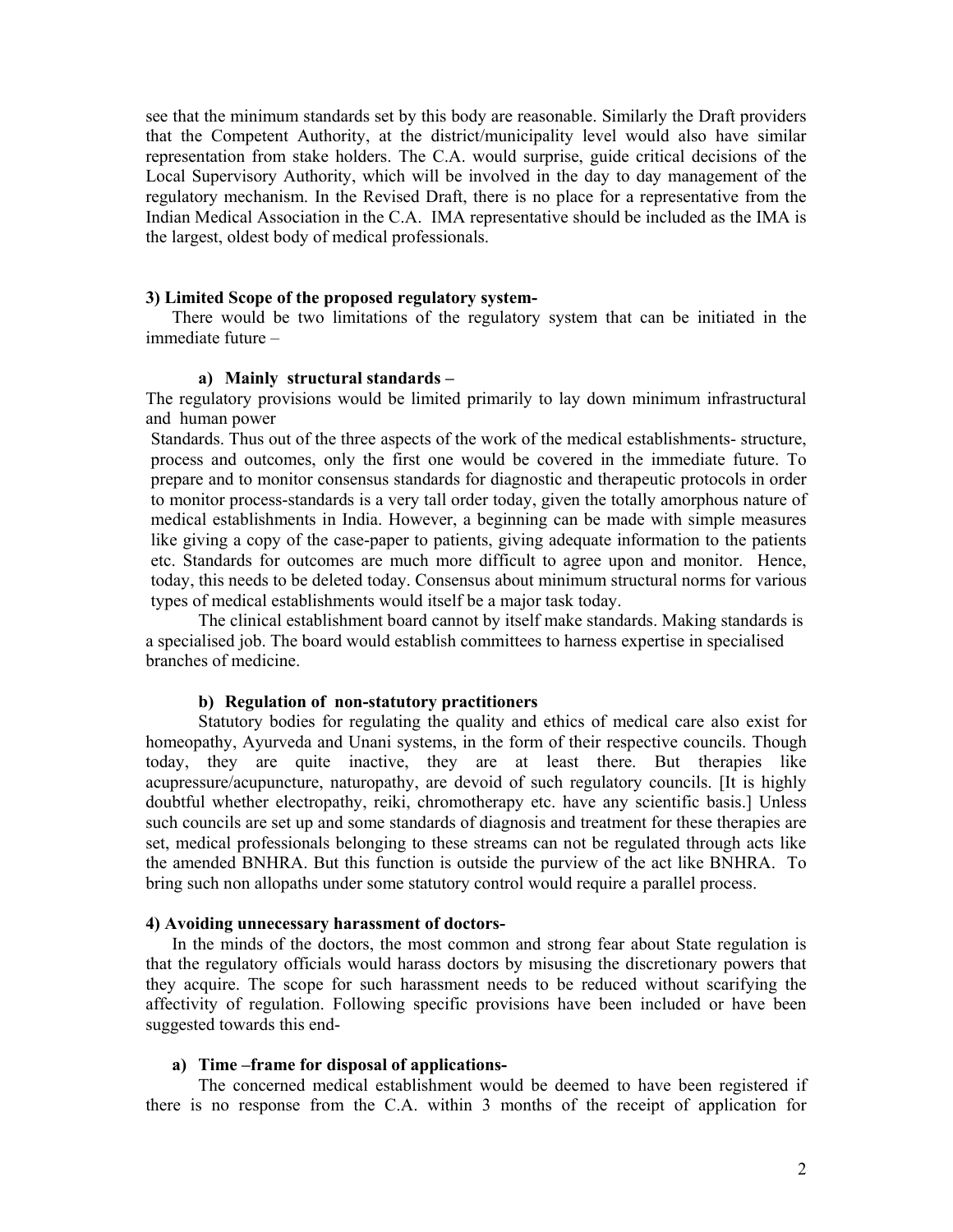registration. [The C.A. would be the town level regulatory authority] The owns of taking decision about the application for registration within a defined time-frame would be with Competent Authority (C.A.)

### **b) Reminder notice for renewal –**

The C.A. should send by registered post, one month in advance, notice to the medical establishment, reminding the medical establishment about the renewal date of registration. The charge for this service would be included in the overall service fee to be charged to the M.E. Such reminder notice is necessary if the regulatory process is to be doctor friendly also, in addition to being consumer-friendly.

### **c) Rectification period-**

If the C.A. feels on inspection of the medical establishment that it is inadequate in respect of certain minimum standards laid down by the Clinical Establishment Board, (the state level, highest regulatory authority), the M.E. should be given a reasonable rectification period to rectify these inadequacies. The rectifications needed should be given in writing and no fresh points be raised where application is submitted again after effecting these rectifications.

### **d) Non-routine, surprise inspections-**

There is a fear amongst medical professionals that the state officials may make surprise visits to hospitals, dig up some lacunae and harass the hospital owner, to get a bribe. The act provides for inspection only on application for registration or for renewal. However, it can be specified in the bye-rules that surprise visits can take place only on receipt of a written complaint from a patient/citizen/or its representative body about sub standards facilities. On receipt of such a complaint, the decision to carry out surprise visit should taken at the highest level in the C.A. The reason for this inspection, the findings of this inspection, the recommendation to the C.A. by the LSA should be recorded in writing and a copy be given to the M.E. The competent authority must give written order with reasons for cancellation of registration..

If the complaint turns out to be vexatious [as different from a wrong complaint] the complainant should be heavily fined. Secondly, there should be a clear distinction between administrative lapses and evading registration, imprisonment should be reserved only for evaders for a second and subsequent offence as has been provided in the existing BNHRA.

### **e) Ombudsman :**

The appeal against the order of any body under this act should be heard by a Ombudsman-who could be a retired High court judge who will constitute an appellate authority and also serve as grievance redressal authority. Since the various authorities /boards created under the act are part of decision making process for rejection of application for registration, can they can not hear appeal against their own orders. There should be a provision to appeal to the health secretary or such high level health bureaucrat in case the ombudsman is on leave or non-functional for any reason. Otherwise appeals may not be heard for months together.

## **5) Reducing unnecessary administrative work-**

Most hospitals, medical establishments in India are very small and do not have separate administrative human power. To reduce their administrative work to the minimum (without reducing the quality of regulation) the renewal of registration should be triennial and not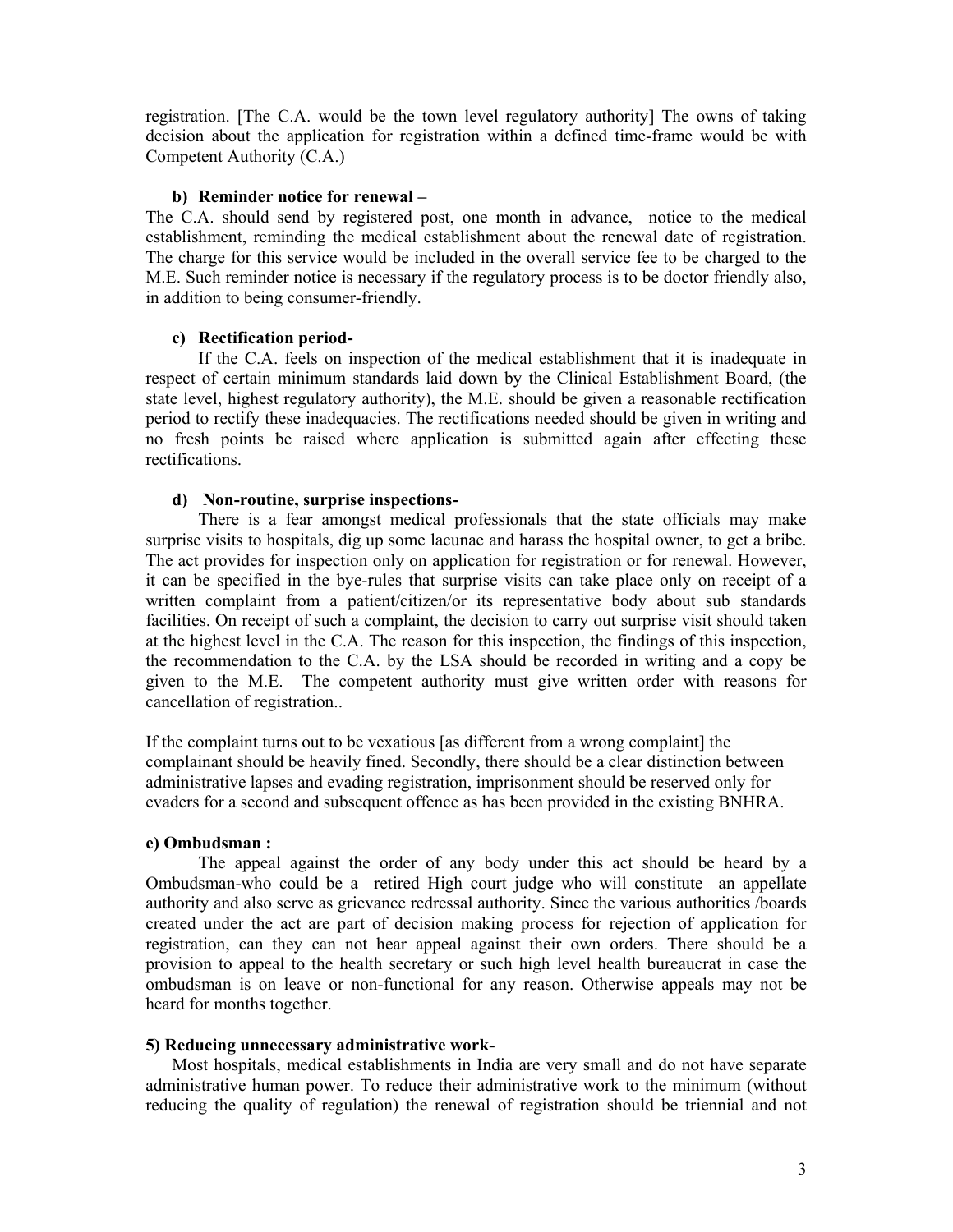annual. Standards are unlikely to change every year or it is less likely that M.E's infrastructural standards would deteriorate in one year.

The M.E. should not be subjected to different registration procedures for different facilities it provides to the patients. Thus separate registration process to register as MTP centre, as sonology centre, as hospital etc. should be avoided. There should be a single form, with different annexures, to be submitted to a single authority. At least, there should be a single window system for registration under different acts.

### **6) Cost of the regulatory process-**

The Draft amendment to BNHRA provides for registration fee (for three years) ranging from Rs. 7500/- for small rural hospitals to Rs, 20,000/- for Scan Centres in metropolis. Doctors are hotly contesting these charges. Firstly as confirmed by a Supreme Court verdict, registration charges have to be nominal. But the state can levy service fee for providing the regulatory service. Instead of debating about figures, proposed arbitrarily by different stakeholders, let there by an agreement that the service fee should be just adequate to pay for the cost of regulation. This cost be proportionately distributed over various medical establishments, depending upon their size turnover. This cost would not be much, as the only active service that the regulatory authority would provide for most MEs is an inspection once in three years. Including administrative overheads, the cost per M.E. per year would not be burdensome. This cost would be ultimately borne by the people, through increased cost of health care. But this cost would not be a burden to the patient. The charge of Rs. 1500/- per three years for small hospitals in rural areas as suggested in the Draft amendment to BNHRA, would be less than half a percent of the income of these hospitals from their patients.

 This cost of the regulatory system would increase if doctors insist that the team that would inspect the Medial Establishment should consist of doctors. In reality a substantial part of the work of the inspection would involve cross-checking the availability of various infrastructural and human power norms, as laid down by the Clinical Establishment Board. These norms would pertain. to

- i. Floor space, water supply etc
- ii. Certain medical equipments depending upon the nature of the Medical Establishment
- iii. Availability of trained human power.

A well-trained paramedic can very well do this job and the help of an expert would be required only occasionally.

The government institution should also pay the registration fees and other charges as applicable especially when the fees collected will be used for implementation and enforcement of the act.

### **7) Punishment for non-registration**

If a M.E. is found to have been carrying out the profession without registering itself, BNHRA 1949, providers for imprisonment for up to 3 months for second and subsequent offence and a fine of Rs. 500/-. There is strong sentiment amongst doctors against this clause of imprisonment; especially when the Draft amendment proposes to increase it. This second offence is tantamount to a criminal offence, hence the provision for imprisonment is justified. However, it need not be increased. As provided in the existing BNHRA, imprisonment should be there only for second and subsequent offence. This makes a clear distinction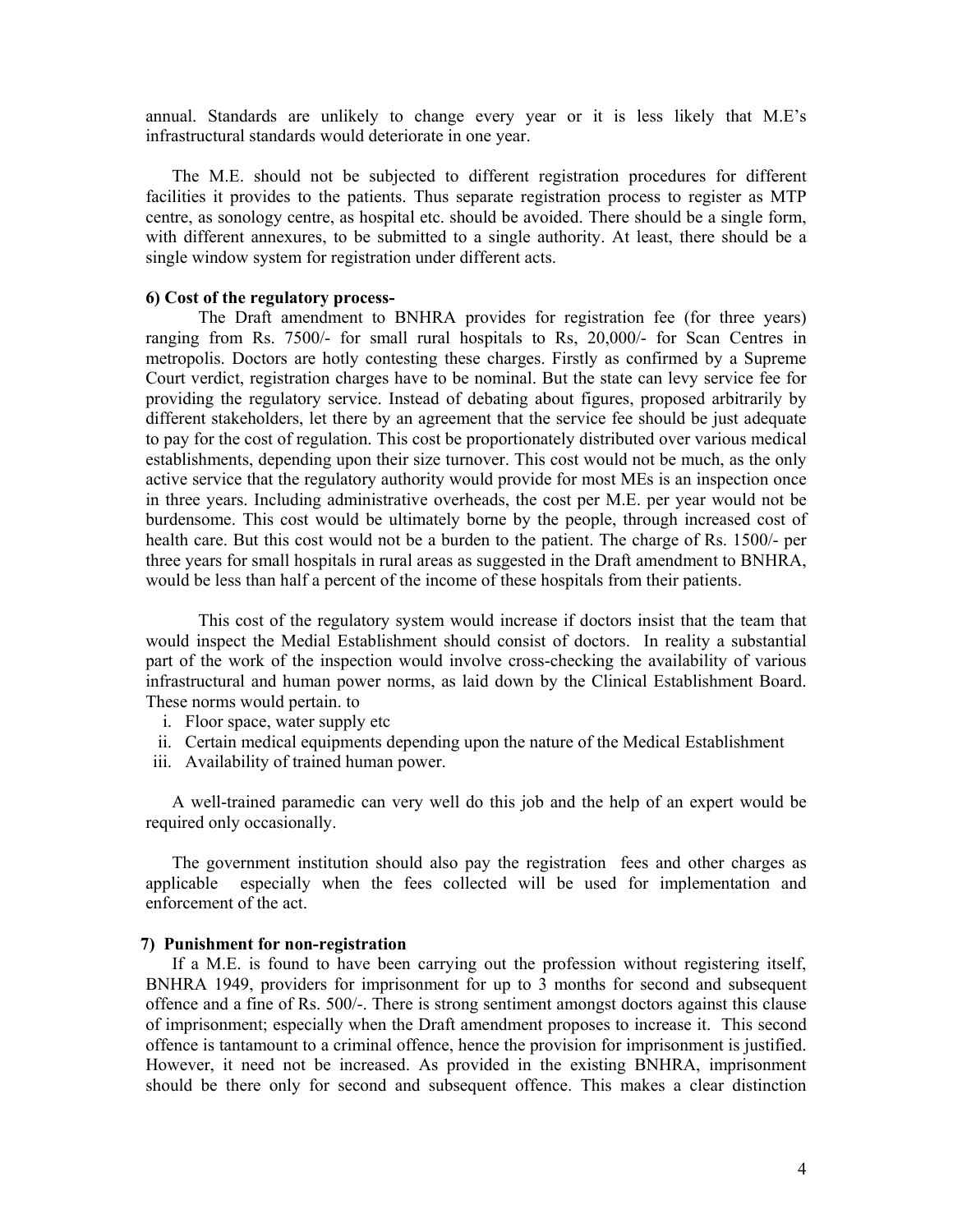between failure of registration and evading of registration and hence this clause would be directed only against bogus doctors and criminals.

### **8) Obligations towards patients and public health :**

**a) Life saving first aid:** As per Supreme Court judgement, ME must administer necessary first aid and take other life saving or stabilising emergency measures appropriate for that grade of establishment in medico-legal or potentially medico-legal cases such as victims of road accidents, accidental or induced burns or poisoning or criminal assaults and the like which present themselves at the establishment.

There are nursing homes which conduct only minor day-surgeries like ophthalmic or ENT. There is no doctor available after the surgeon has left, since generally this is not needed. Such set-ups can not cater to any general medical or accident emergency even to provide life saving support. So only hospitals should have this obligation.

However, even the nursing staff in all clinical establishments should be trained to give life saving first aid consisting of clearing of the airway, mouth to mouth breathing, external cardiac message, starting an IV line, arresting external bleeding by pressure bandage, proper positioning of the unconscious patient.

**b) Participation in national health programmes :** The reasonable obligation would be as follows -All the private clinical establishments will follow the mandatory therapeutic guidelines for diseases covered under various national health programmes and as declared by the state and central government from time to time, and to co-operate with the state health authorities for implementing National Health Programmes.

**c) Obligation towards HIV positive patients :** The consensus about this issue is as follows: The government with the help of concerned experts in the field including those in NGOs, should prepare Standard Orientation courses about care of HIV positive patients, for different types of medical care workers ranging from doctors to attendants. It would include basics of HIV, AIDS including its social aspects, about Universal Precautions, and the duty of doctors, and other medical professionals towards HIV positive patients.

This course should be aimed at dispelling the excessive scare of medical workers getting HIV infection from HIV positive patients. This course be publicly funded. Half the funds can come from the service charges collected from MEs under the MME Act. The Maharashtra government must set up adequate facilities so that all medical workers in the MEs can undergo this course within a year's time of the enforcement of this amended act.

All medical workers must register themselves to undergo this course within a year of the enactment of MEA. As soon as all the staff any M.E. have completed this course, it shall certainly execute the policy that there shall not be any discrimination against any HIV positive patients. After two years no ME shall employ any person as medical staff who has not undergone this certificate course.